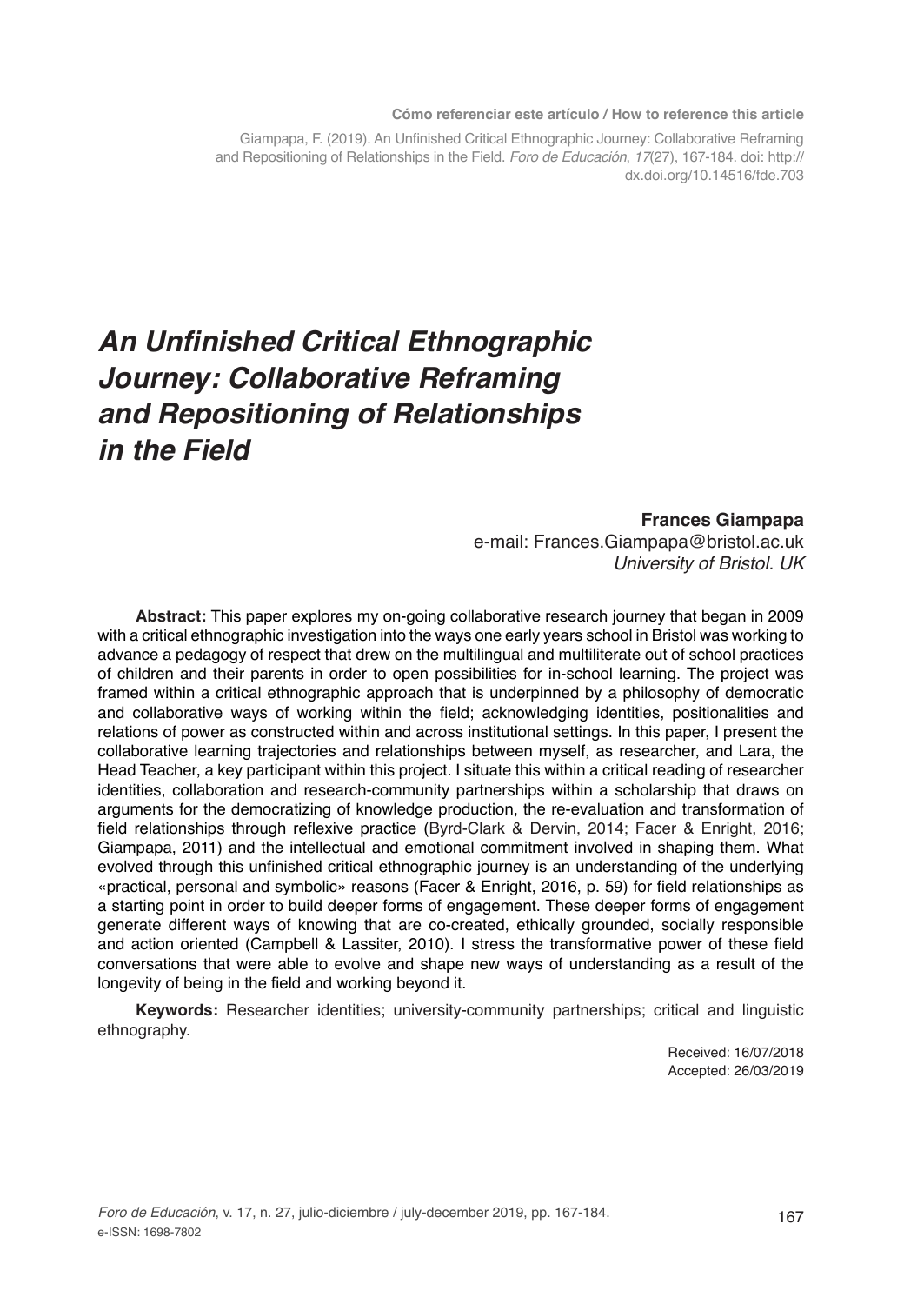## **1. Introduction**

In this paper, I reflect on a critical ethnographic journey that began in the autumn of 2009 to understand the ways in which Arco Nursery school in Bristol was finding innovative ways to provide an inclusive and socially just education for Black and Minority Ethnic (BAME) and English as an additional language (EAL) children and their families (see Section 3). Of particular interest to me was the way in which the school's inclusive ethos predicated on how the valuing of students' and their families' linguistic and cultural knowledge was drawn upon in everyday pedagogical practices in and outside the classroom.

The official data collection period at the time was from October/November 2009-July 2010. I was immersed into the weekly routines of the school with an intensified period of observation, which took place in one particular classroom known as G-room in 2010. I initially observed across the 5 classrooms at the time but then choose G-room as I was drawn to the way the practitioners in that room were working with the diverse linguistic and cultural resources of the students and their families. The data set also included a range of classroom videos, photographs, curricular documents, lesson plans and student work including learning diaries. I used field notes to document specific events, classroom routines and exchanges with children, parents, and teachers. I did a series of audio-recorded face to face semi-structured interviews with classroom teachers and nursery practitioners, who worked alongside teachers to deliver the curriculum, the head of the Arco Children's Centre, and the Head Teacher. I participated in teacher inset days that were focused on a variety of themes for professional development and I was also invited to attend an event around the school's education plan. In addition, I conducted face to face semi-structured interviews with 3 parent groups and one children's group. The data collection not only took place inside the classroom but also the school corridors, the community spaces of the Children's Centre during play sessions but also the outdoor spaces – the school garden, pond and climbing areas to name a few. These are all a crucial part of the learning spaces created by the setting. Within these spaces I attended special community events organized by the school and its parents.

In the process of this research journey, new relationships, identities and positionalities emerged that evolved into a more collaborative, mutually beneficial and transformative way of working that has continued beyond the time frame of the research itself. I became embedded into the life of the school community as my roles changed (e.g., researcher, school governor) and it was the growing relationship with Lara, the Head Teacher and the important learning outcomes from this research journey that is the focus of this paper. The discussion draws from a series of 4 face to face semi-structured interviews that were initiated in 2009 but continued to take place through 2015, 2017 and 2018. These were often triggered by different school events, changes in the early years educational landscape, the changes in leadership, the shifting role of the school within its community and the city. In addition, there were so many informal conversations in the corridors, community spaces, garden, and off the school site that contributed to the wealth of knowledge and understanding about the school. Together these experiences were embodied, drawing on the intellectual and emotional labor that all parties would bring to the research process. The desires,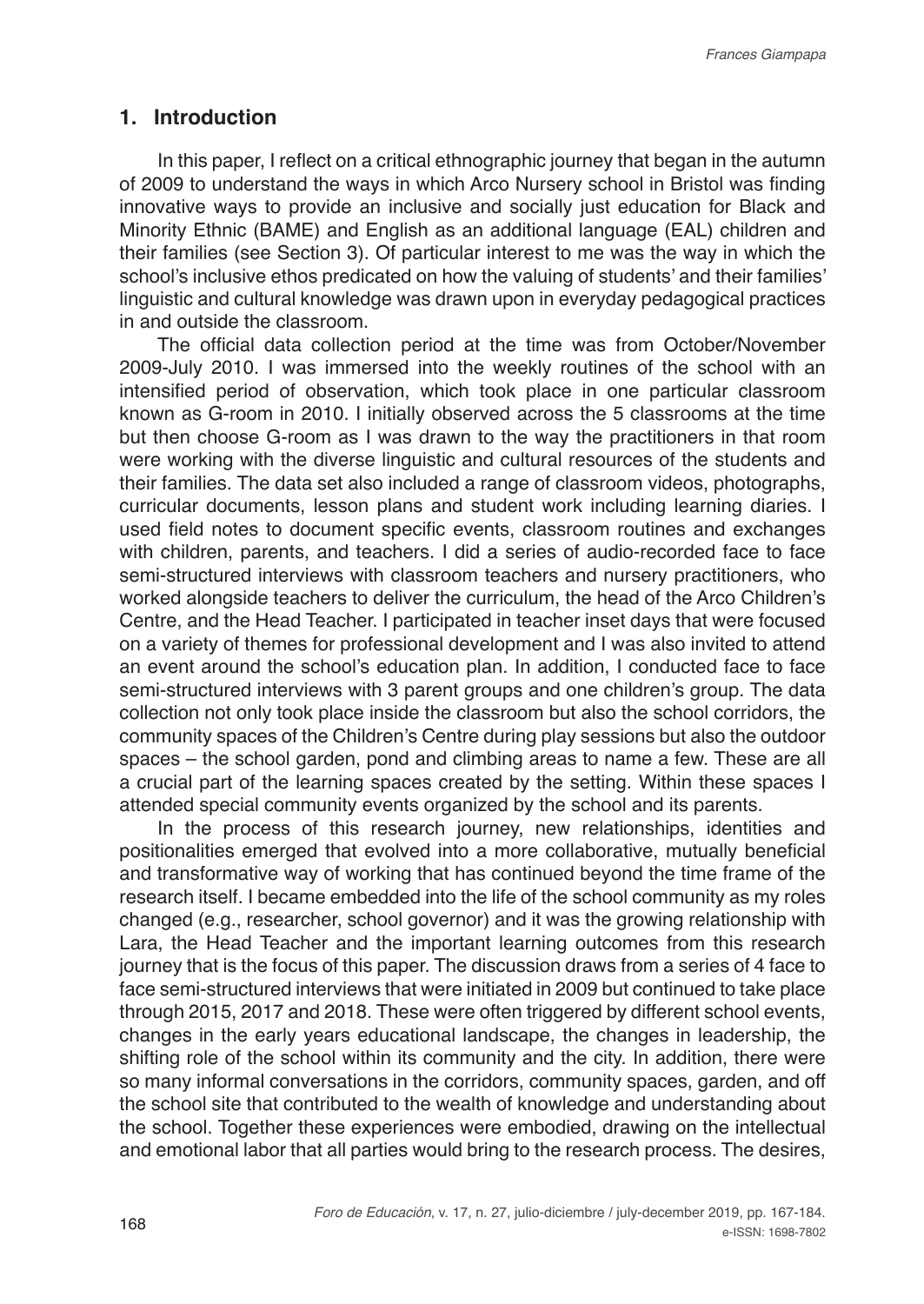agendas and negotiated goals formed an integral part of this research journey and as a result shifted the traditional power relationships and knowledge hierarchies.

The focus of this paper is threefold: 1) To explore the nature of the relationships in the field and rapport building that took place within my initial project as part of my positioning as a «university researcher». This starts with a discussion of the role and identities of the researcher as socially constructed and situated in the field. This is mutually constructed in relation to participants and embedded within a set of power relations. Across section 2.0, this discussion interweaves a critique of traditional approaches to research field relationships that is informed by critical/collaborative ethnographic ways of being in the field; 2) In exploring field relationships, I want to offer a more nuanced reading of the realities of fieldwork built around a relationship of trust, reciprocity and «fieldwork rapport» (Rampton, 2016)<sup>1</sup> that is collaborative and productive in its co-construction of researcher and participant(s) identities (Campbell & Lassiter, 2010). I offer this new reading of researcher and participant relationships across sections 3.0 and 4.0 as they demonstrate the core values and principles embedded in doing this work in a collaborative and co-constructed way; and 3) To demonstrate that the outcome of the re-shaping and re-imagining of field identities built over a decade can open up new ways of doing research through the co-production of knowledge, which offers a greater legacy of gains for participants/ communities and researcher/university. The discussion also foregrounds the affective labor, personal investment, emotions and experiences that are attached to the research process and the need to engage, critique and position these processes firmly within the mainstream of research and not at its margins. This I discuss across section 4.0 and into section 5.0 the conclusion, which I see not as a conclusion but a continuation of the research conversation that lives beyond the pages of this publication.

# **2. Reframing research, knowledge, identities and field relationships**

The backdrop to this discussion is the current UK academic research climate that has been shaped by social, political and economic forces underpinned by globalization and the marketization of education. Under these conditions, there continues to be debate and tension over the role of the university as a public institution and the value and social impact of research produced. Universities are called upon to be more engaged in tackling global and local agendas and in doing so be outward facing in their reach, reframing their work to not only include the agendas of local communities but to engage and co-produce research with them. The problematic lies also with understanding what counts as «engagement», how it is enacted and what the benefits are for universities and communities (Benneworth *et al*., 2018).

The over-arching framing of research posited within the institutional architectures of universities and the academy can position researchers and their research (and

<sup>1</sup> Rampton (2016) offers an important critique of «rapport» across diverse research approaches laying bare the underlying ideological work and the issues that it points to in the field. My interpretation of «rapport» acknowledges the ideological and political nature of the research process and the building of relationships in the field that are oftentimes messy in nature with each member bringing different knowledge sets and experiences.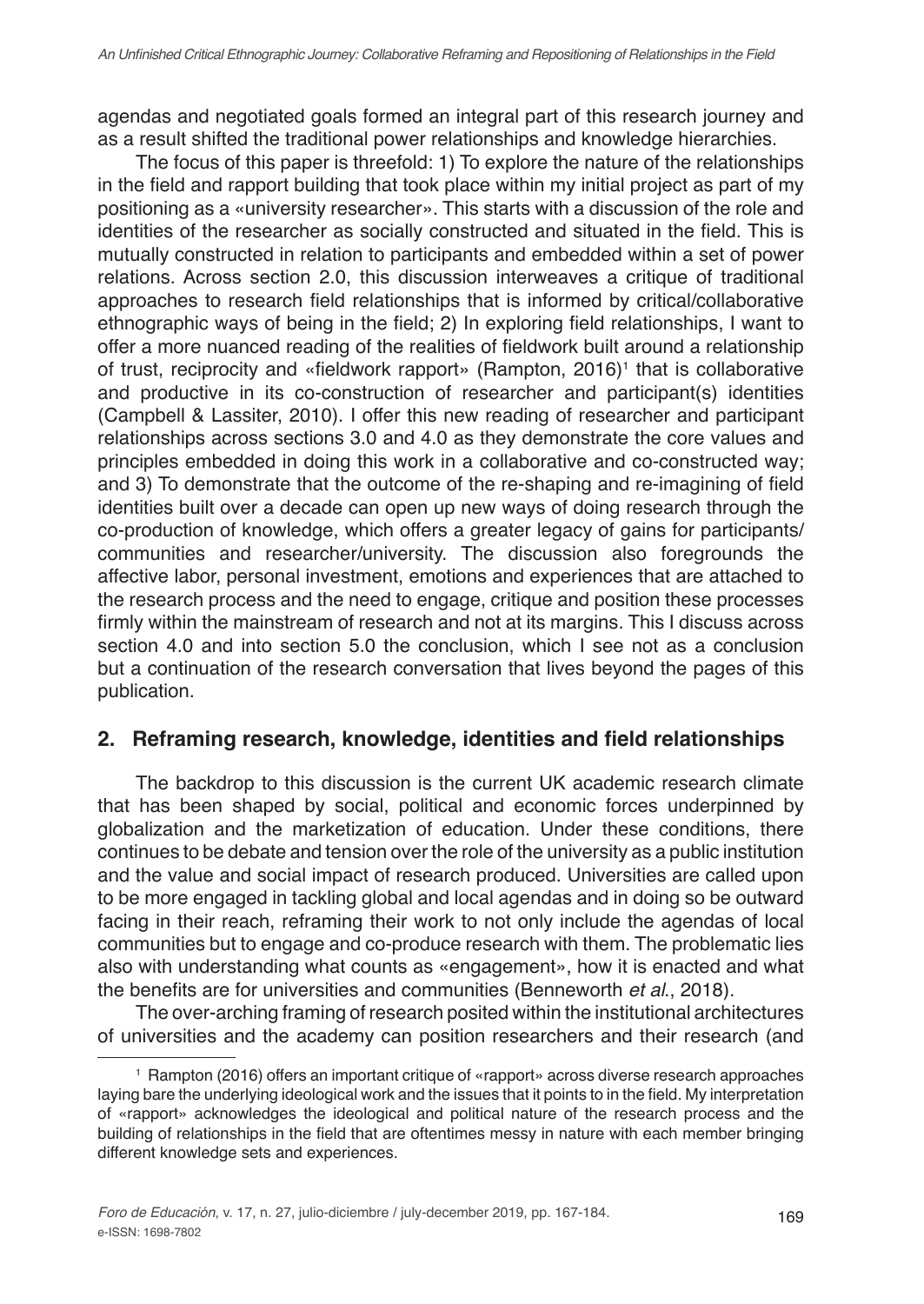the knowledge produced from it), in particular ways that can be exclusive. The reproduction of academic hierarchies that privilege particular types of research can in turn sideline collaborative forms of knowledge production that foreground the valuable knowledge and ways of being that community partners bring to the research partnership. It can also set up expectations and constructions of engagement with communities that highlight utilitarian approaches of engagement (e.g., the research to publication to the measuring of «impact»<sup>2</sup>. The latter, being framed in narrow ways and conceived as produced at the end of the research process) rather than encouraging sustainable relationships with a view of more meaningful and lasting legacies3 (Enright & Facer, 2017). Facer & Enright (2016) add that we need to move away from the narrow view of the «public value» of research as «short term, instrumental partnerships» but as:

> …creating substantive conversations between the different sets of expertise and experience that university and community partners offer, and in so doing, enabling the core questions that both are asking to be reframed and challenged. Such a set of relationships is far from the naïve economic model that would see the value of research judged by its immediate utility (p. 8).

They also suggest that oftentimes relationships of reciprocity and collaboration in the field are based on «practical, personal and symbolic» reasons. These are based on the different types of researcher and community roles and different types of partnership agendas. They show that on a practical level the reciprocity arrangement is based on different types of researcher roles that require the community partner in order to: 1) negotiate different relationships in the field; 2) feed into the design of the research; or 3) provide a historical backdrop to the context. From the community standpoint alignment with university research offers another way into documenting and reflecting on their own practice, build local research capacity and draw on researcher expertise on the production and understanding of data.

Symbolic reasons for a university-community partnership may simply lie within the prestige communities believe that they will gain in partnering with an institution, and the value that a university might gain in demonstrating that it has community links in order to fulfill its engagement agenda. Whereas on a personal level, the relationships between researcher and community partner can be borne out of friendships, personal connections and a need to develop a professional network. Acting as a «critical friend» is an important role that either partner can play at different points of the relationship (see Section 4).

<sup>&</sup>lt;sup>2</sup> The AHRC, as other funding bodies such as the ESRC, see impact as «the «influence» of research or its «effect on» an individual, a community, the development of policy, or the creation of a new product or service. It relates to the effects of research on our economic, social and cultural lives» (AHRC, p. 1).

<sup>3</sup> The AHRC Connected Community Report on «Creating Living Knowledge» Facer & Enright (2016, p. 5) offer insights into the reframing of impact as it stands from «a linear model …that runs from «paper» to real world «application». Instead…more sustainable, embodied and transformative legacies are produced through ongoing interactions between publics and universities throughout the development of projects and partnerships».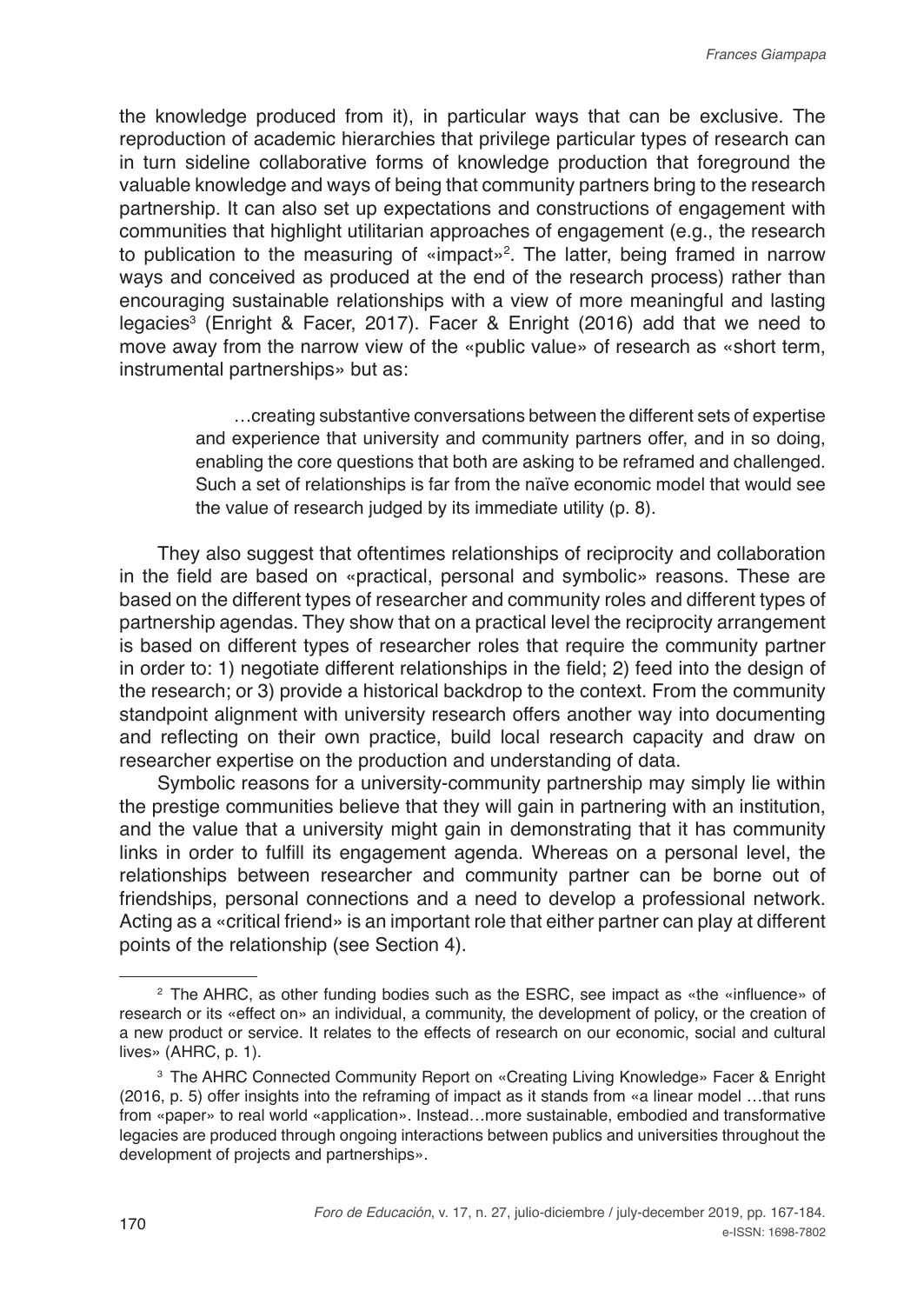The important critique that Facer & Enright (2016) offer is the need to move away from tokenistic and superficial arrangements of reciprocity and collaboration. That is, to move away from seeing the community as merely an access to the real world and as instrumental for gaining a research site and mining data from participants. They suggest, «the personal, embodied and emotional reasons for collaboration are a powerful driver for both the creation of new partnerships as well as for the maintenance of long-term projects» (p. 60). Again, within this process of reciprocity the «long term» partnership working is highlighted and there grows the potential for a different set of commitments to be crafted that are future facing.

I frame this unfinished critical ethnographic journey as part of this call for reconceptualizing and expanding an understanding of the university-community/ researcher(s) and participants field relationships. I believe this can be done through opening a discussion on field relationships and positionalities in terms of: 1) how the researcher and community/participants are situated within the field and how the field itself is re-conceptualised; 2) how collaboration and partnerships are framed in order to move beyond traditional ways of positioning researchers in relation to the field, to the communities in which they research, and to the university (see Section 2).

The importance of a collaborative partnership that re-imagines roles within the research and moves beyond its instrumental value was key to my working relationship with Arco Nursery and its Head Teacher, Lara. The inception of the research and the brokering of the initial conversations with Lara and others began through Anna, one of the teachers working in the setting at that time. It was through a mutual university link that I became aware of Arco Nursery and the work of the nursery in building inclusive practice underpinned by a commitment to issues of diversity and social justice that were drawn from a Reggio Emilian approach (see Section 3). What unfolded through these initial conversations was a shared commitment and educational approach to challenging the power structures and inequalities embedded within the system that marginalized the most vulnerable children and families in the school. From the onset, it was clear to me that the sharing of knowledge and expertise within the context of relationship building takes time. These initial conversations with Anna were also about establishing a shared understanding of educational practice and ways of working in the field that would prepare for other conversations with the Head Teacher, Lara, and Deputy Head Teacher, Susana.

As I have indicated in previous writing (Giampapa, 2011; Giampapa & Lamoureux, 2011), understanding the field as co-constructed with participants and as changeable across time and space (Huot, 2018) can re-align researcher and participant identities and roles as a result of shifting relations of power. England (1994) indicates that

> «the field» is constantly changing and that researchers may find that they have to maneuver around unexpected circumstances…This, in turn, ignites the need for a broader, less rigid conception of the «appropriate» method that allows the researcher the flexibility to be more open to the challenges of fieldwork (p. 81).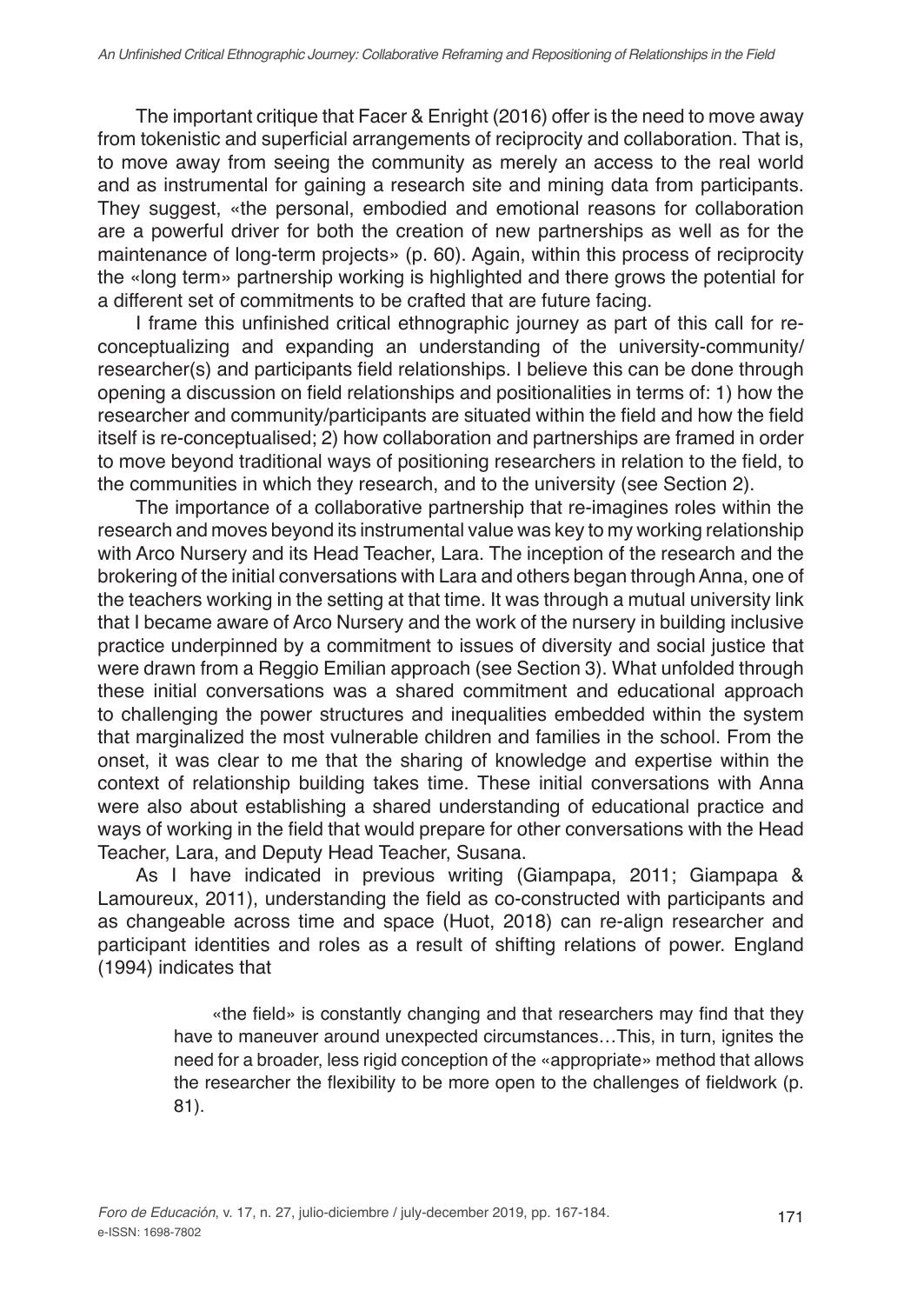I believe field relationships and experiences shape the research process offering wider perspectives of understanding and knowledge production and a greater potential for impact and change that is mutually beneficial (Brydon-Miller & Maguire, 2009; Byrd Clark & Dervin, 2014; Lather, 1986; Ortega, 2004). Therefore, these field experiences should not be cast within the liminal perimeters of fieldwork but are central to it as part of the reflexive practices emerging from working «on, for and with» (Cameron *et al*., 1992) communities.

As a critical ethnographer, I draw also from a long history of collaborative and critical ethnographic research (Campbell & Lassiter, 2010) and Participatory Action Research (Brydon-Miller & Maguire, 2009; Wakeford & Sanchez Rodriguez, 2018) that challenges systems of power and privilege. This is done through the re-imagining of research roles as part of the research collaboration, co-production and the coconstruction of knowledge that comes from the evolving research process. Such research is underpinned by approaches that are theoretically informed by critical theory, critical pedagogy, and post-modern approaches to collaboration (Lassiter, 2005). In reference to their collaborative ethnography, Campbell & Lassiter (2010) purport that collaboration is also shaped by the «context of a very specific history (of both place and participants)» and in reference to a «specific framework of moral and ethical commitments negotiated between and among a specific, albeit evolving, group of project participants…» (p. 373). This highlights the importance of drawing together social, historical, political processes involved in situating the shared experiences and values of participants and researchers in the field.

My values as a researcher – the beliefs, biases, positionalities and ways of thinking reflexively – are part of the process of research, which begins in the crafting of questions and ideas about an issue (Giampapa, 2011). This points to an understanding that the researcher is socially, politically and historically embedded within a complexity of discourses within the academy that shape and frame the practice of doing research. Our researcher identities are informed by our own social and linguistic forms of capital, gender, sexuality, ethnicities inter alia and the ways in which we are positioned by our participants in the field. The politics of field identities and power relationships need to be explored in a reflexive discussion around the process and politics of research that is ethically driven and attentive to the democratizing of knowledge production (England, 1994). As Guillemin & Gilliam (2004) state the shape of «a reflexive research process» entails

> …a continuous process of critical scrutiny and interpretation, not just in relation to the research methods and the data but also to the researcher, participants, and the research context (p. 275).

As I have noted in previous writing (Giampapa, 2011), the reflexive process and the tensions it might raise in the field are productive «methodological rich points» (Hornberger, 2006, p. 220) that allow for possibilities to produce and read research from different perspectives [See also Copland & Creese (2015); Creese, Takhi & Blackledge (2017)].

Understanding the tensions alongside the positive outcomes of working with participants requires as Goffman (1989, p. 130) calls a «deep familiarity» within the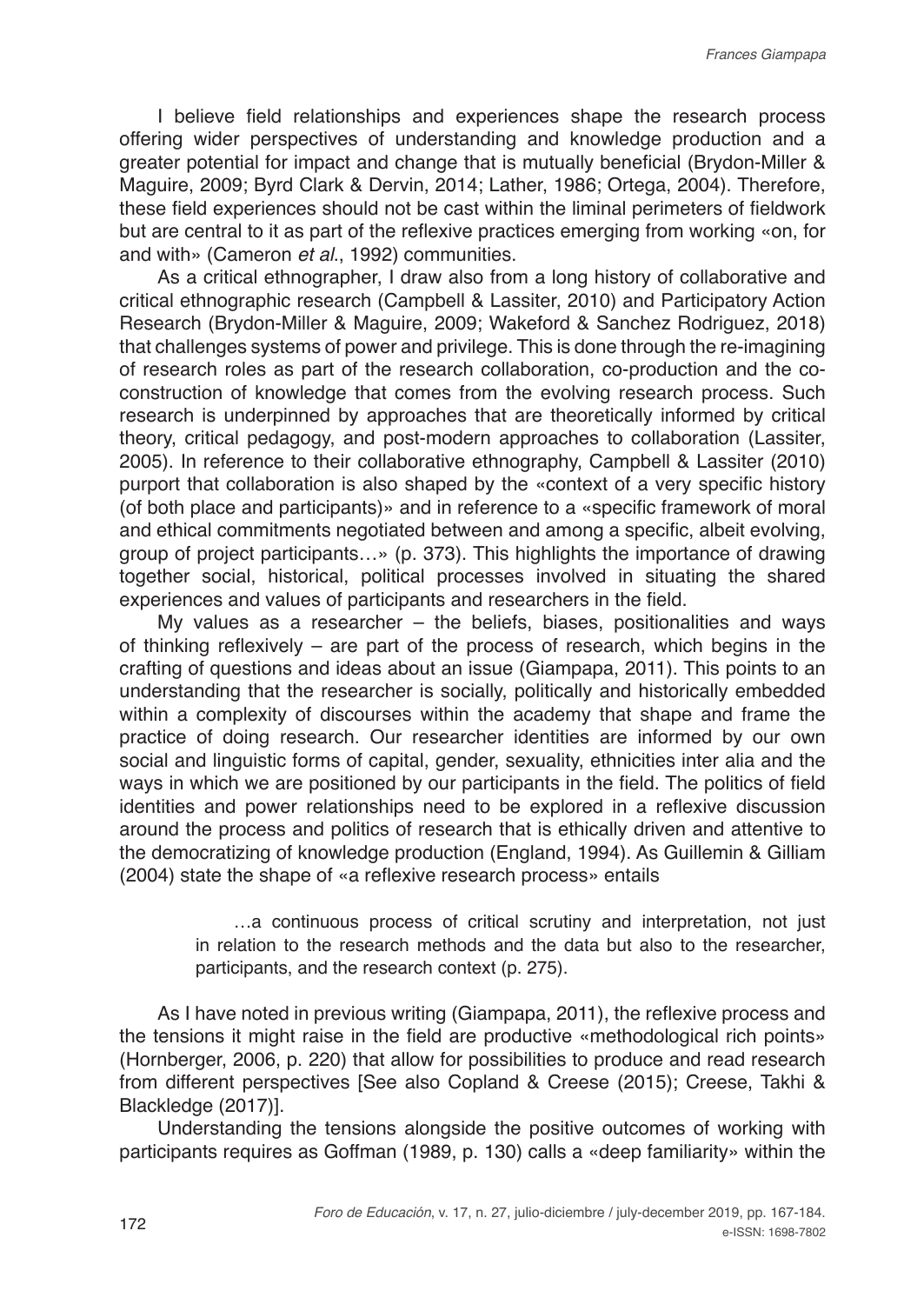field. As I have noted, relationship building begins at the very early stages of the research. In order to build relationships of trust one needs to be open to the competing agendas within the research-community partnership (as framed within the discourse of the university and funding councils). This includes: 1) the different understandings of «research» and its outcomes; 2) the tackling of thorny subjects that might relate to participants' experiences of research and how they are represented within in it (Campbell & Lassiter, 2010); and 3) the potential for new roles, identities and relationships that come from initial, as well as continued encounters in the field that live oftentimes beyond the confined research timeline. What might start on the level of the practical, personal and symbolic evolves over time into a much deeper level of engagement as a result of getting into the messiness of collaborative ethnographic research. As Campbell & Lassiter (2010) note «collaborative engagements have the potential to extend the purposes and processes of collaboratively based researches into collaboratively based actions or activisms» (p. 377).

Within this research journey, my identities as «the university researcher» moved in and out of diverse roles as I became progressively embedded in the setting. This sits together with Lara's own shifting beliefs and positioning in relation to research and the researcher role in the field (see Section 4). As such, my identities shifted between, for example, «expert», «enabler» «critical friend» to name a few. A different set of relationships emerged as I also became involved in the governance of this setting as a Community Governor (and later as a «Co-opted Member») of the School Governing board<sup>4</sup>. This was a critical moment in the research as this role changed my perspective and brought me closer to the operational side of the school. This meant engaging in wider conversations with other community members (e.g., parents) and external school members (e.g., social workers, speech therapists, city council agents, education inspectors, other Head Teachers and governing boards) who were engaged in a range of school issues that were also politically charged. As Marcus (1999) notes:

> Having to shift personal positions in relation to one's subjects and other active discourses in fields that overlap with one's own generates a sense of doing more than just traditional ethnography, and it provides a sense of being an activist in even the most «apolitical» fieldworker (p. 17-18).

In the following section, I trace my first entry into Arco Nursery School as part of the field research that initially took place in 2009. The ethnographic data that I draw from includes interlocking sets of interviews, and fieldnote narratives that offer insights into this ongoing and changing relationship alongside and within Arco Nursery (see also Section 4). It also includes reflections on the informal conversations that I had at the time. While these were not recorded as interviews or written up as fully-fledged observational notes, they are nevertheless significant in the building of

<sup>4</sup> School Governors play a strategic role in supporting and challenging the running of the school by the Head Teacher and Senior Leadership Team. They work to discuss and set the aims and objectives of the school and ensure these are achieved. They monitor and evaluate progress, review policies, attend meetings and become involved in the life of the school.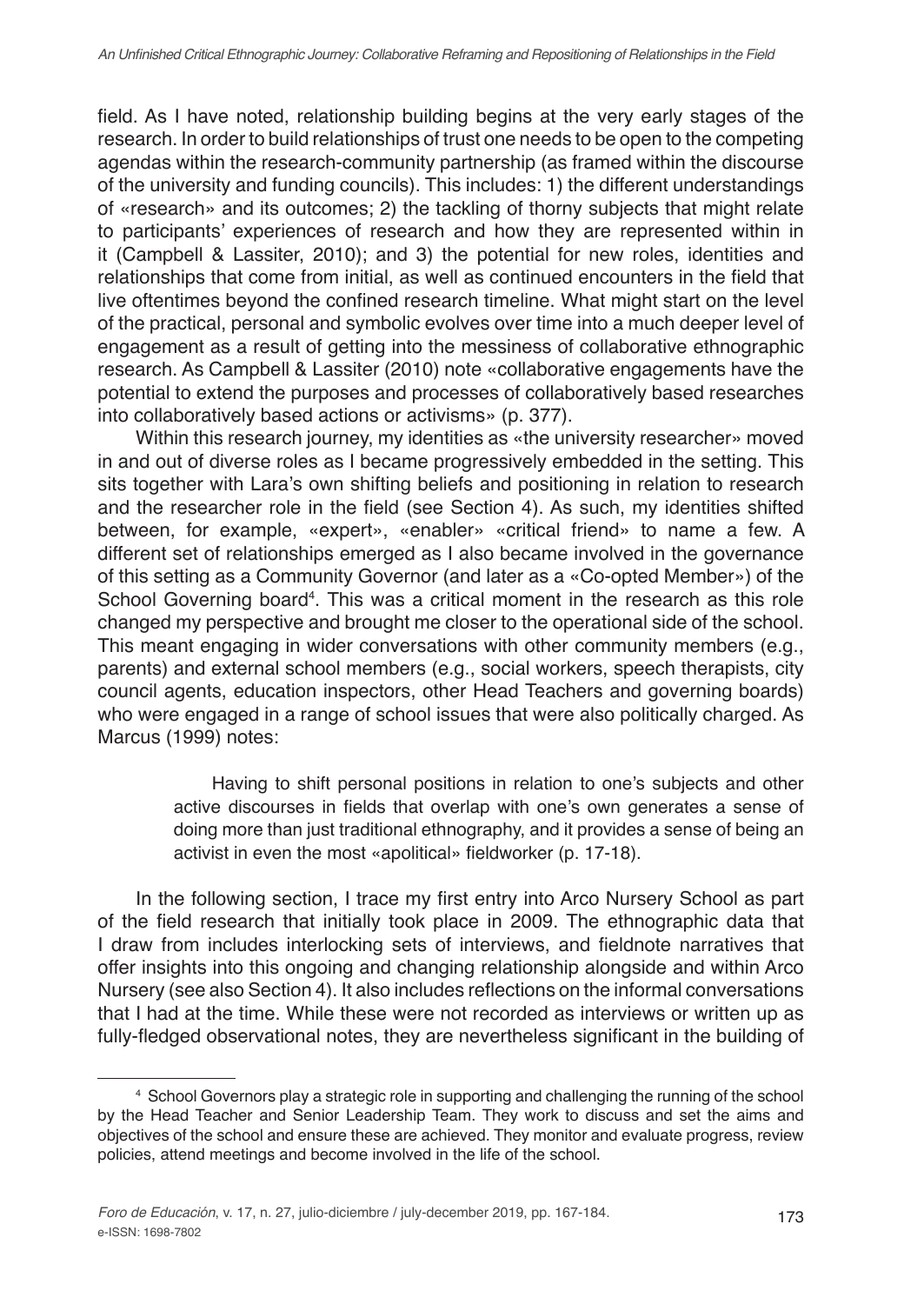an understanding of the practices and meanings that were made from the actions within the context (Bezemer, 2015).

#### **3. «Getting in»: Entering the field and opening the dialogue**

It was a crisp November day and I arrive at Arco Nursery around 9am. It is a setting located within an inner city suburb, there are rows of Victorian houses and council housing along the main street. I can hear the whistling of a train make its way across the tracks nearby. The first striking image that captures my gaze is the gate at the threshold of this setting. Its royal blue ironwork scrolls around in a snail formation in the centre of the gate. There is a large WELCOME on the top with another sign beneath that is written in 4 different languages. I push forward and enter down a left winding path, flanked on either side by lawn, bushes and plants that are waiting for the next spring to come alive. I arrive at the entrance of the building. This time I'm greeted by a multicolored stain class paneled sliding door that has sketches of children's drawings across the panels with the word «welcome» again in different languages across it *(*Fieldnote narrative, 2009).

As Goffman (1989) notes there is a way of entering the field that subjects your whole being to the ecological contours of a particular setting and the meaning making that takes place in relation to it. He suggests that it is about paying attention to the «particular», the «minor grunts and moans» that «tune[s] your body» (p. 125) in a way to note the visual, gestural and bodily responses. The account above highlights the first «official» data collection point into the research setting in 2009, but more importantly it begins to frame the first reading of signs and meaning, in order to understand the complex situated everyday practices of the field (Rampton *et al.*, 2004). However, as noted earlier the brokering process for entering the field took place before I arrived at the school gate. This also included opening conversations around agendas and shared ways of working as well as being attentive to the concerns and issues that come from working in a highly diverse inner-city nursery.

The nursery comprised of BAME/EAL students and families from diverse social and economic backgrounds, and diverse linguistic, cultural and religious backgrounds. At the time of the research, the recorded majority languages were English, Somali, Punjabi, Urdu, Hindi, Polish and German. At the time of doing fieldwork there were 5 classrooms (4 classrooms for 3 and 4 year old children and one classroom for under 3 year old children) and a Children's Centre, which offered a number of activities to families and their children within the wider community. The diversity of 49 staff members cuts across language, ethnicity, race and religion, thus mirroring to a degree the community (e.g., a mix of Afro-Caribbean, South/East Asian, Somali, Polish and white British to name a few) in which the nursery existed.

As entry into Arco nursery was facilitated through Anna, I was able to transition into this dynamic and busy setting quite easily. Both, the Head Teacher, Lara and Deputy Head teacher, Susana were keen to hear my ideas for researching with them in their setting. This negotiation for entering the field was aligned with the setting's interests in inclusion, diversity and English as an additional language. These early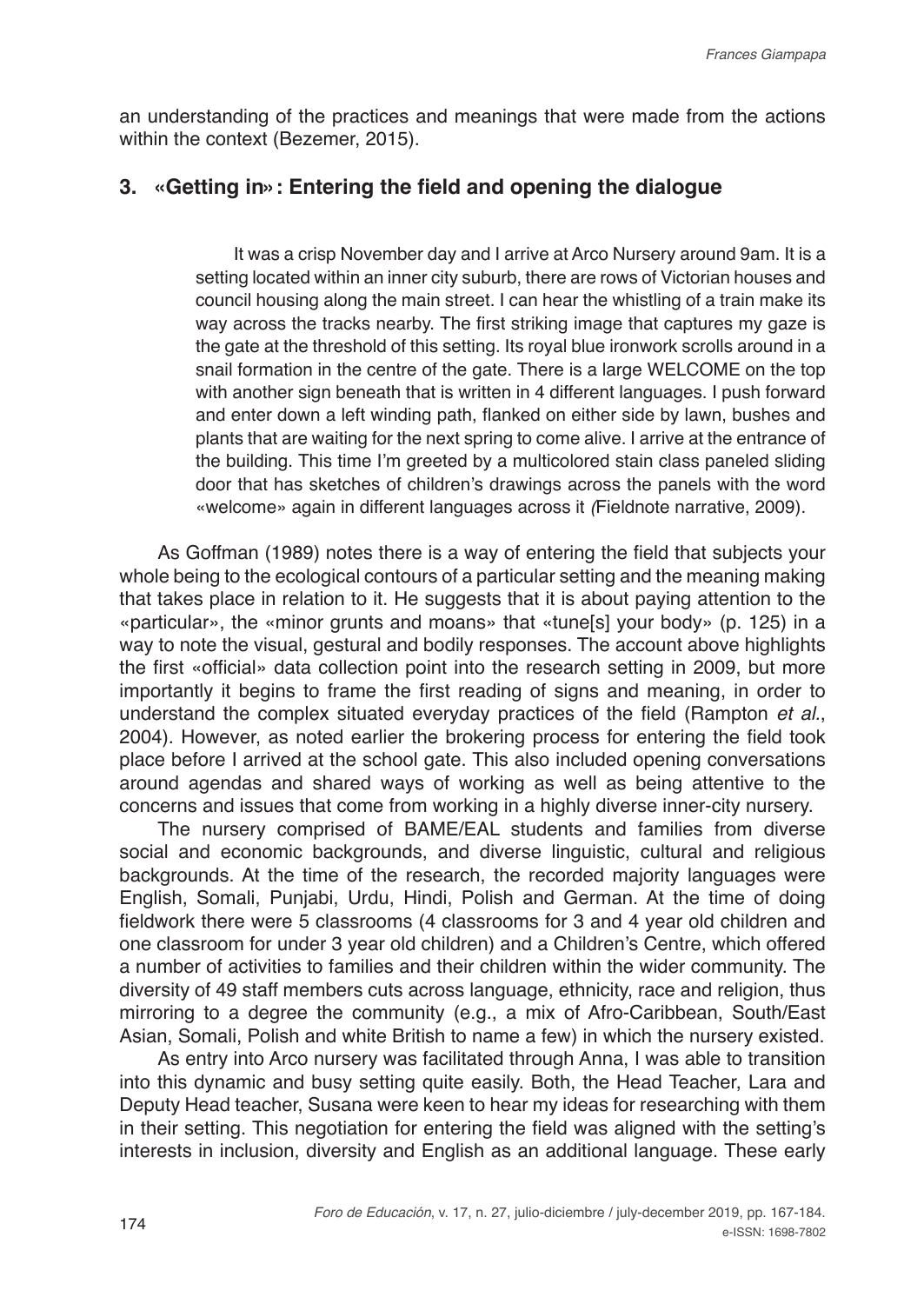discussions with them were an important part of the next phase of brokering access to the setting but also establishing a connection that would generate mutually beneficial and co-constructed understandings of researcher and community roles (see also Section 4).

Drawing from my previous research (Giampapa, 2010), my focus was on the multilingual and multiliterate pedagogical and assessment practices within the school and how these practices in the classroom were informed by the children's and their families' linguistic and cultural «funds of knowledge» (Moll, Amanti, Neff & Gonzalez, 1992). I was interested in the ideological underpinnings of the types of pedagogical practices in the nursery and the ways in which these were also manifested multimodally in the field. That is, through the visual, audible, textual, and artefactual ways of meaning making that are situated within the context of the school. All of these worked together to build the detail and the particularity that drew my attention in those early fieldwork days. I spent time across the school setting engaging with staff in the staff room, observing teachers, early years practitioners and children across the different classrooms, as well as engaging in activities and events across the school (see also Introduction).

What became apparent very quickly was the way in which the development of pedagogical practices were embedded within a Reggio Emilian approach (Cagliari, Castagnetti, Rinaldi, Vecchi & Moss, 2016). From this approach a range of principles were built that framed ways of being and constructing knowledge in the school. These principles included: 1) Listening to students' ideas in order to expand creative techniques to support students' work; 2) Parental partnerships and their engagement in student learning and the life of the school; 3) Assessment as a tool for representing students' learning trajectories; 4) Greater community involvement in order to create a community of care; 5) Using more practitioners to support students and staff in art, science and ICT; and 6) The environment as «third teacher», that is, seeing the outdoor spaces as integral to student learning (e.g., the school garden, pond area, music garden, climbing area; activity areas for children outside each classroom). Together these form the ideological underpinnings for practice that create transformative spaces for learning.

The values, principles and practices that were embedded across the setting around multilingualism and multiliteracies were also part of the schools ongoing engagement with the wider community and the city. Through our collaboration, this engagement took shape in ways that were empowering and powerful for Arco Nursery as a process for authoring their own narrative as a school community. The crossing in and out of university spaces was shaped collaboratively in the form of diverse contributions to Education Festivals, seminars and conferences, which showcased their educational values through the powerful work of the children and their families within the setting. This played an important role in opening possibilities for knowledge exchange for both the participants/community and the researcher. It also helped to reshape the traditional understanding of the researcher as the «expert» and the community partner as adding «authenticity» or legitimacy to the research process. Rather it built on a collaborative generation of knowledge of what counted as learning within a multilingual setting such as Arco nursery and how this was shaped with the researcher (see Section 4).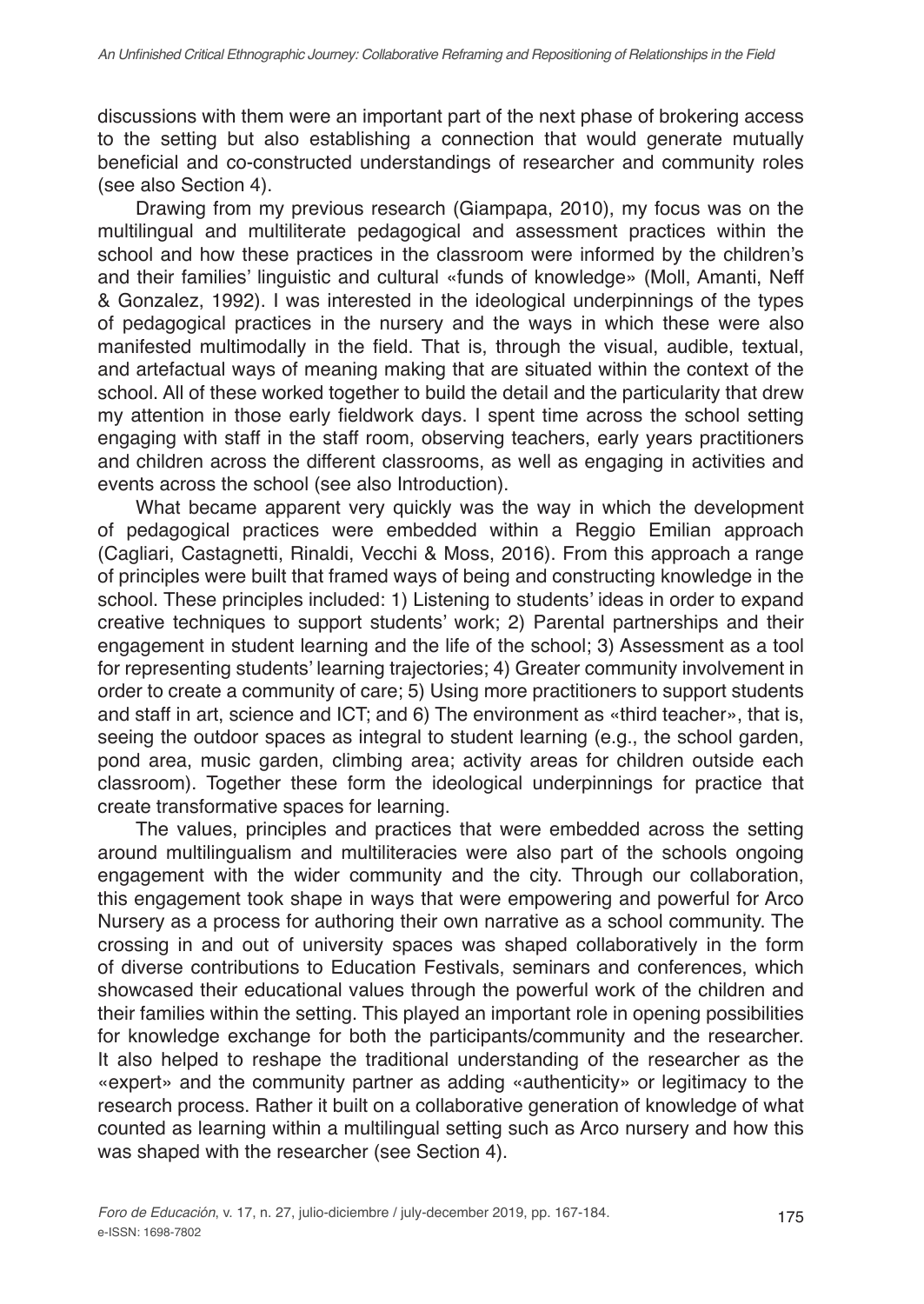The following section explores the building of relationships of reciprocity and the shifting roles played within the field that were productive in shaping new possibilities for knowledge exchange and for the ongoing relationship that has emerged.

## **4. Relationships of reciprocity: ongoing researcher-community relationship**

This section explores the themes that have emerged from the on-going partnership with Arco nursery and, in particular, the ongoing conversations that I have had and continue to have with Lara, the Head Teacher. While these can be shaped along practical, personal and symbolic reasons for the partnership, they evolved into deeper modes of engagement that were underpinned by a framework of care, commitment, respect and trust. This underpinned the transformation of our mutually negotiated identities and roles in the field.

As I have indicated in previous sections, my researcher identities were both socially situated and constructed within the emerging field site. Within the field I had entered as the «researcher» and in the early days of fieldwork I was positioned not only by Lara but by the other teachers in the school as the «expert». As Lara reflects back she notes:

> I saw you in an exciting way, like «what partnership could we forge»?, how could we link?...we have diversity which is your area of expertise so why wouldn't I not try and get you to be part of what we are doing because you brought to us additionality… (Lara, Interview 3).

The potential of the partnership as framed by Lara was predicated on the alignment of our shared interests and «expertise» on diversity. In this way, as the «expert» in a particular field of work there was a view of what could be an additive process to the teaching and learning within the school setting. In this respect the practical and symbolic function of the relationship came into play. From the early conversations there was a need to think about what areas of «expertise» and knowledge exchange could be mutually beneficial for the nursery as the «community partner» and myself as the university researcher. In fact in one of the earliest fieldwork encounters I was invited to participate in a staff workshop as part of a staff professional development day. I recall my entry into the day:

> On a normal day Arco is filled with the noises of 3 and 4-year olds moving in and out of classrooms, parents doing pickups and groups entering the Children's Centre. Today is different. There are no sounds of children but the bustle of staff moving across classrooms engaging with aspects of their work. I enter G-Room, the designated area for my discussion on multilingualism and pedagogy. In every corner of this room there are different learning activities from the play area made of loosely arranged colourful fabrics that move and glitter in the light to the multi-coloured glass bottles arranged on the windowsill. There is also a reading corner with books in different languages and also mark marking areas where different scripts are visible. This is a space where linguistic diversity is visible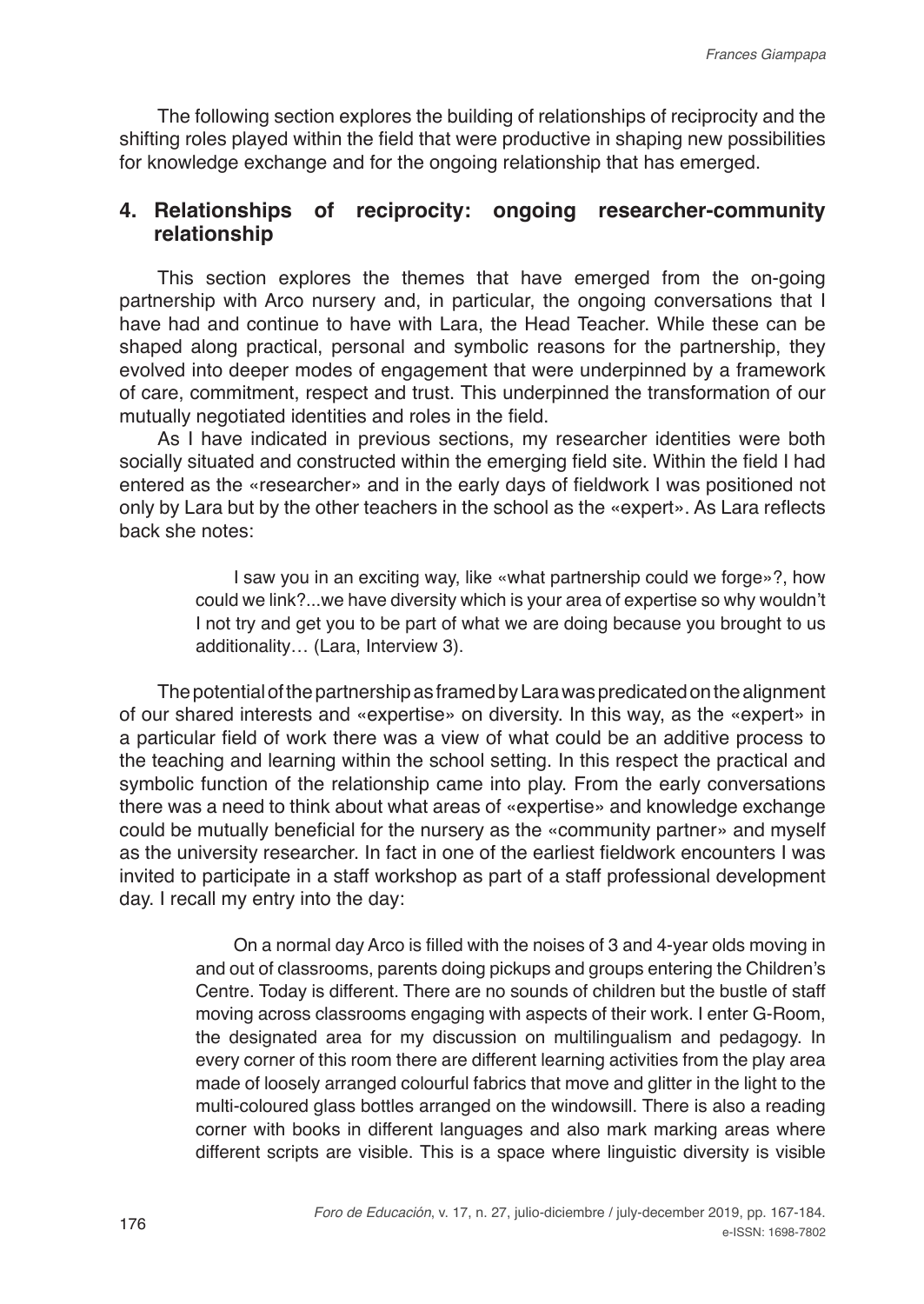and I imagine audible as well. We sit arranged around small tables, perched on the children's chairs thinking through what it means to be multilingual and whether teachers need to have other languages themselves in order to engage with their diverse students. I remember presenting my work and providing reading as part of this discussion. Teachers talked about their commitment to the values of inclusion in the school but also their feeling of insecurity regarding the linguistic complexities in the setting. One teacher reflected on the fact that she was monolingual and how that made her contribution different to others (Fieldnote reflections, 2009/10).

I was drawn upon to «give back» very quickly within the early stages of my fieldwork. I found this an important way of engaging with the different teachers in the classroom, the Children's Centre lead and the leadership team in the school. The learning from professional development days offered opportunities for me to act as a «critical friend» and also provide what the school saw as «legitimate knowledge» and expertise that could be drawn upon to inform their own teaching and research practices. This is framed by Lara as «confidence building» to support the school and its teachers to think about research within the setting and the diverse ways of building knowledge. She states:

> In terms of my view of what I thought of research at the time, you gave me permission, you sort of said «this is research, you are doing research»…you gave confidence. «You are doing this and this is what you're doing»… you talked about writing it up in a more structured document. We have got research going on in smaller pockets…you challenged me to formalize that into what research means in this school (Lara, Interview 3).

Our discussions around research and how it is framed within the school led to a new understanding of «research» for the school as driven by the school itself. Our discussions challenged the narrow view of research and legitimate knowledge produced within the academy. These discussions opened up the importance and value of practice-oriented research and the valuable knowledge and expertise that already lived within Arco Nursery. What emerged from these discussions was also the multiple ways that the school could be intellectually engaged, supported and legitimized through our conversations, thus leading to collaborative and democratic ways of building knowledge.

Research was also taken out of the school and placed within the spaces of the university through engagement activities that led to students and families inhabiting the corridors of a university Education Department. This became part of the process for democratizing knowledge and shifting the assigned identities of researcher and community – that is, the researcher as the knowledge producer and the community as knowledge receiver. Lara discusses the importance of having the school present at the university and participating in education related activities. She frames this also within the reciprocal partnership that was created between us, and the significance of this deeper level of engagement. She states: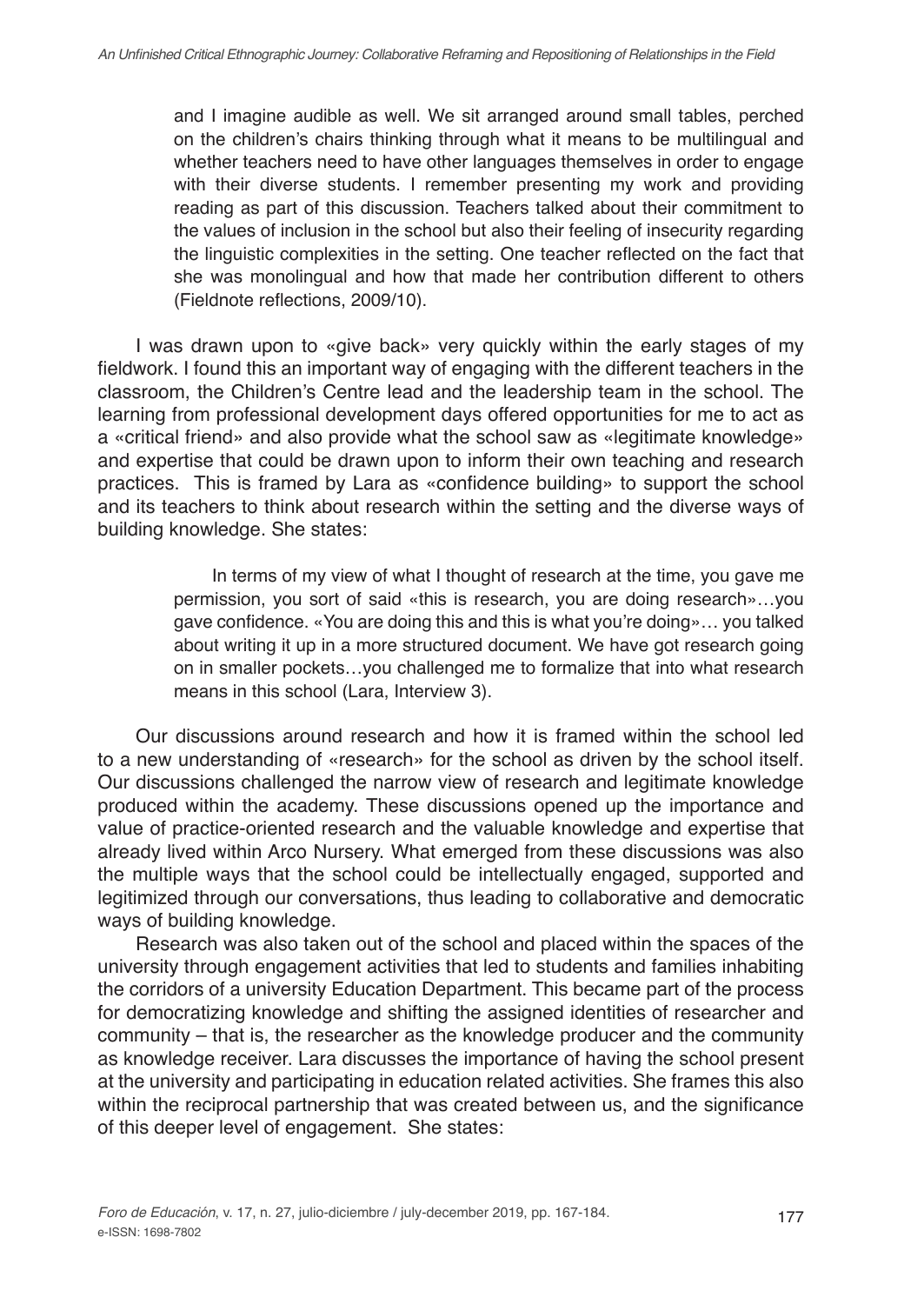…if you just track through the opportunities you've got us involved in from hosting our students to some of your students coming to our school, training to the exhibition, having the art work hanging in the university…parents had never been in that building… your partnership with us here opened that to them… opening a window to a community that doesn't get to HE [Higher Education]… giving that legitimate platform within the university…to talk about what was my understanding of research, research that has direct impact on our most vulnerable children has to be rooted in practice… (Lara, Interview 4).

The evolution of the partnership would mean a shift in power relations that saw the school bringing their knowledge and expertise into the university and also contributing to the intellectual growth of university students who were entering their setting. That is, the reciprocal relationships unfolded opportunities for international graduate students from the university to enter the school in order to learn from them. Lara re-positioned my identity away from her view of the «archetypal university lecturer» (Lara, Interview 3) to someone that would become an «enabler» and «challenger» as part of this process of knowledge building:

> …you weren't that archetypal university lecturer…you have really good social skills and good ability to make, to give you confidence and make you feel on the same level. You enable and encourage and that is still how you make me feel as a leader. You are an enabler and yet you still challenge on the academic side and yet you come in and enable (Lara, Interview 3).

The positioning of the researcher as the traditional expert disassociated from the realities on the ground still holds currency within the minds of partners like Lara. The shift in my positioning opened up new possibilities for support that would fit the needs of the setting. On a practical level, this support could take the shape of different types of collaborative engagement and reflection on practice or simply creating spaces to challenge and push thinking around specific pieces of work – such as the setting's engagement with multilingualism. In this respect, my positioning as an enabler evolved into, for example, a critical friend to challenge practice, pedagogy and inhouse research. These research conversations led to changes in understanding how research is defined and valued within the setting. In fact, Lara describes how the simple shift in using the term «multilingual» within the setting across practice and policy to refer to the ways the school works with its children and families came out of access to scholarly expertise but also how this aligned with the established school principles and values. She notes:

> …your area of expertise is around culture, multilingualism so you're coming and interested in something that may be frowned upon and in my experience as an Ofsted<sup>5</sup> inspector going into primary schools often is seen as an irritation... whereas YOU came in and actually gave significance to, our language has changed, I don't say English as an additional language really anymore...we use

<sup>&</sup>lt;sup>5</sup> The Office for Standards in Education, Children's Services and Skills.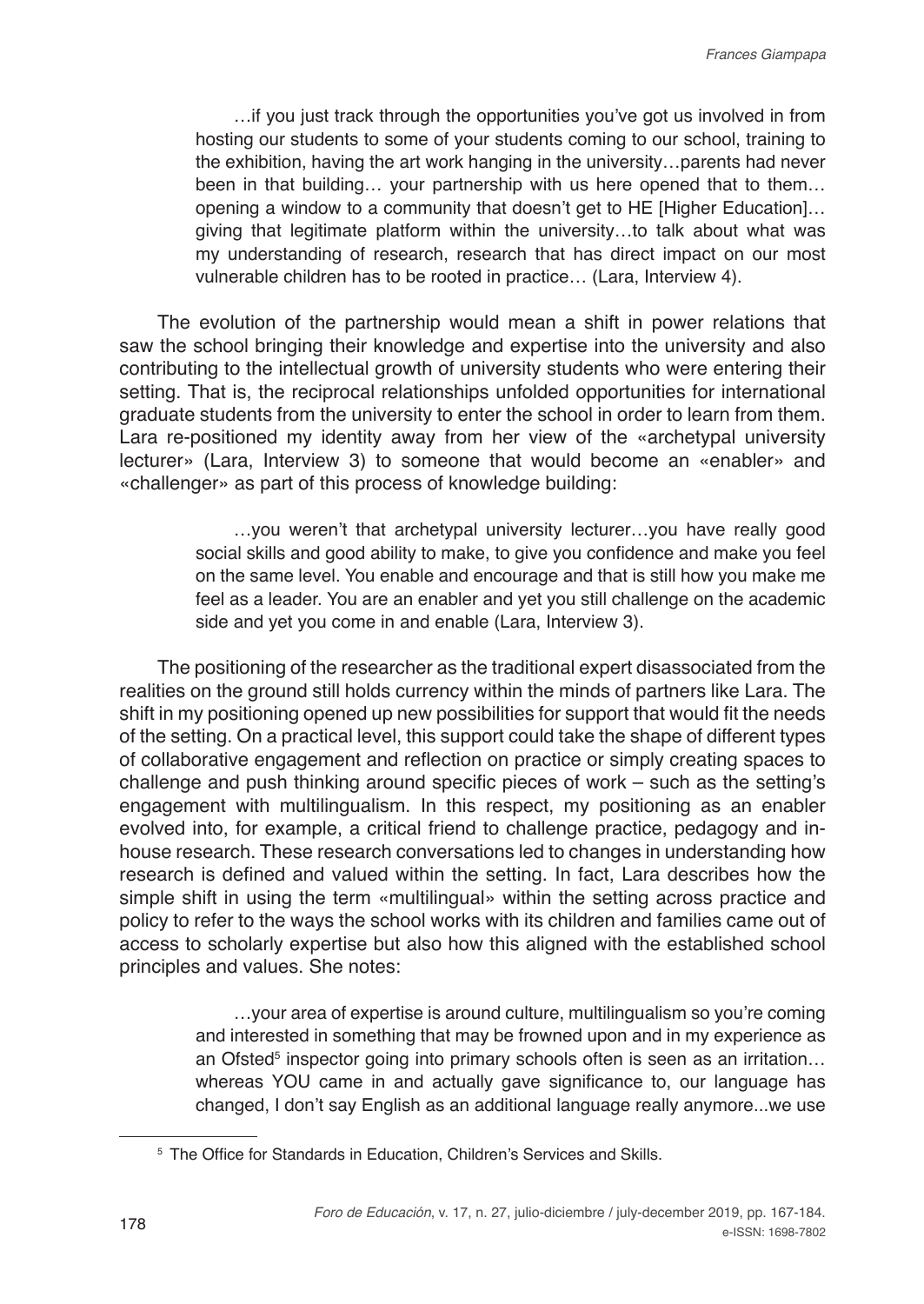multilingual that's come from you. Multilingual is the term now, everywhere in all the documents. It might be a small thing but we BOTH know language isn't a small thing… (Lara, Interview 3).

In this instance, the positive impact and legacy of the partnership between the school and myself as the researcher is highlighted by Lara. As Facer & Enright (2016) suggest there needs to be a model of research impact that is «…more sustainable, embodied and transformative…through ongoing interactions…» (p. 5).

It is the knowledge exchange, personal conversations and ways of working that emerged over a longer period of time that was key in establishing this on-going relationship. The legacy of prior relationships in the field, however, had built a picture for Lara around the types of engagement that researchers would claim – a process of mining research for a specific agenda where knowledge produced is «gifted» in a sense to the researcher from participants without any commitment to exchange different kinds of support.

Lara discusses the practicalities in establishing a research relationship that offers a collaborative process for exchange as opposed to having research «done to you» (Lara, Interview 4). She states:

> C was saying to me she got rid of those types of people...you don't want research done to you, you want to be part of the research. That stayed with me. We've had all these requests...in the beginning I thought «oh that's interesting»... but they want to use you for something and it was quite hard work…and what do we get in the end? What difference apart from my staff articulate their views… and they felt quite important that someone wanted to know about their work but apart from that… (Lara, Interview 4).

The excerpt is telling of the experiences of some participants and communities that invest emotionally and intellectually in the research process. It raises the importance of having initial and on-going conversations around the roles, expectations and engagement commitments of all people involved in it. This includes an acknowledgement of the expertise and the knowledge coming from the research involvement.

Instead our research was negotiated over a much longer period of time than the «slash and grab» attitude that Lara describes from other research experiences. Our relationship has grown over a sustained period of 10 years and has evolved into a different type of relationship that is marked by my «commitment, regularity and longevity» (Interview 4) of contact with the school. This is a direct result of Lara inviting me to be a governor for the school. She explains:

> I could see that to have you as part of our governing board was a natural progression…that takes the partnership on a stage further in terms of the structure of the school because you're coming in with a clear role and remit as a governor (Lara, Interview 3).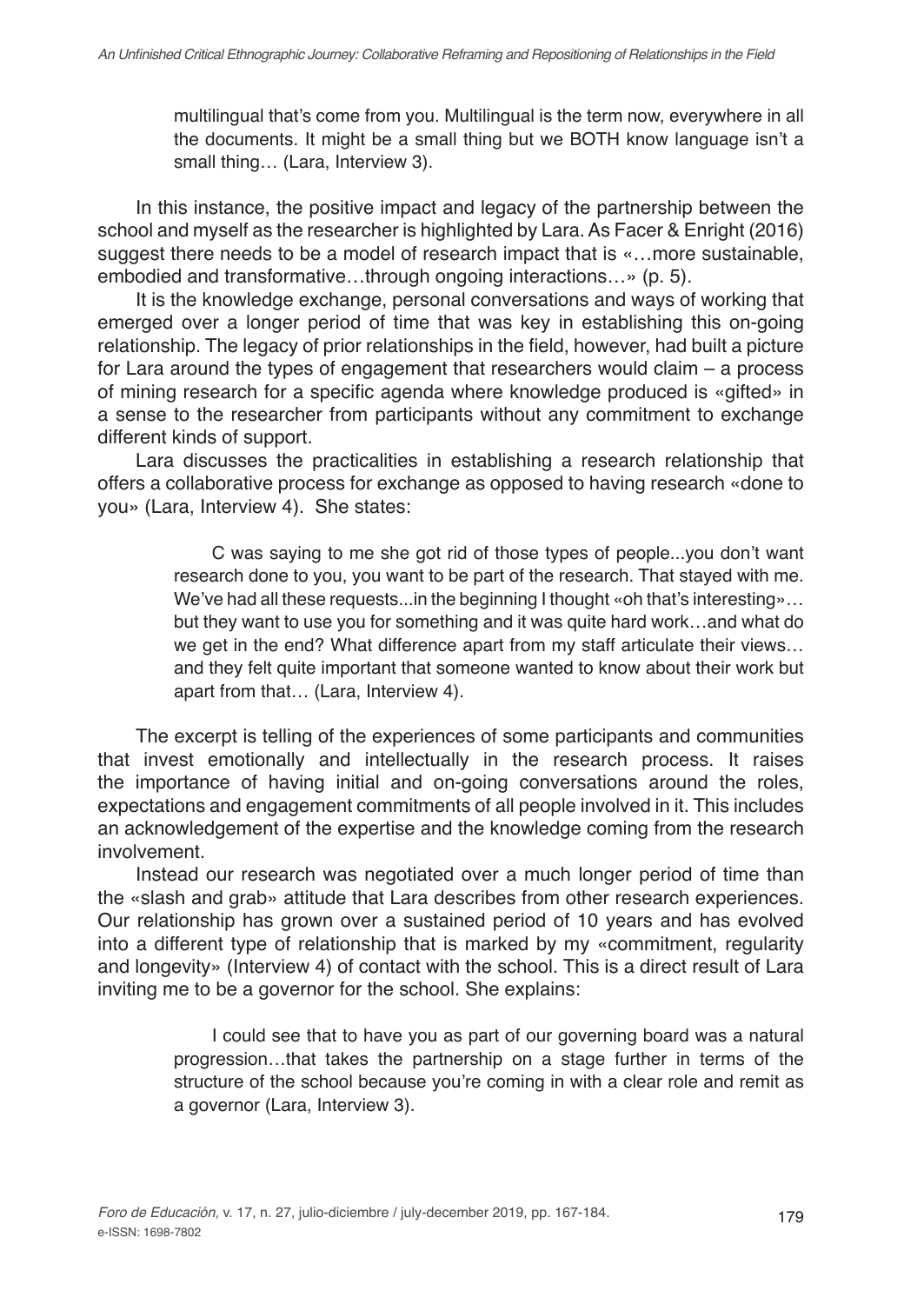The mutually beneficial role that emerged facilitated conversations and interactions to build capacity and allowed us to move beyond the traditional roles of the researcher and community participant. As Facer & Enright (2016) note, interdisciplinary and collaborative projects require project teams to take on new roles that leave far behind the old binaries of «community partner» or «university partner» (p. 75).

The longevity of the conversations and embedded nature of the research I conducted opened up other spaces of opportunity for me as a researcher. My roles shifted to enable much greater understanding of the life cycle of the school, its staff, the children and families that it serves. Researcher identities and relationships in the field can be reshaped in ways that are mutually productive along practical, personal and symbolic levels that move to offer deeper conversations and relationships for engagement and knowledge building. These can have powerful outcomes for all partners involved in the research.

#### **5. Conclusion: the story continues**

Engaging with the complexities of field relationships can offer productive opportunities for different kinds of conversations which can yield richer insights into the life worlds of all those involved. These conversations can lead to the reimagining of researcher and participant positionalities that can produce shared ways of knowing and understanding in the field.

This paper has attempted to shift an understanding of field relationships further in thinking about researcher/university-participant community collaborations that stretch beyond traditional and instrumental ways of working. Underpinned by a critical ethnographic approach that has at its core a drive for equity and social justice, I have demonstrated the powerful learning that comes from extended research conversations in and beyond the field. This sits firmly within a mutually constructed way of being in the field that agitates asymmetrical relations of power and knowledge production.

I entered the field as a critical ethnographer with an understanding of the changing nature of the «field» itself and the centrality of working reflexively alongside knowing and engaged participants whose own agendas, knowledge and experiences contribute to changing the field and what takes place within it (Giampapa, 2011). My work draws from an understanding that as individuals we are shaped and positioned by social, historical and political processes. Thus we speak, act, imagine, feel and know from these identities and positionalities and these are important embodied experiences. My values construct my researcher identities and the ways in which I self-position in the field and more broadly within the academy. For participants, their agendas, experiences with research and understandings of their own worlds are brought to the research process with equal importance.

I have demonstrated the value of nurturing relationships that start before entering the field. The pre-field conversations with Lara, the Head Teacher, was brokered by Anna and it was even in these early conversations that we put forward our shared understanding of diversity and the importance of developing pedagogies of care and respect that can directly challenge educational inequalities. These early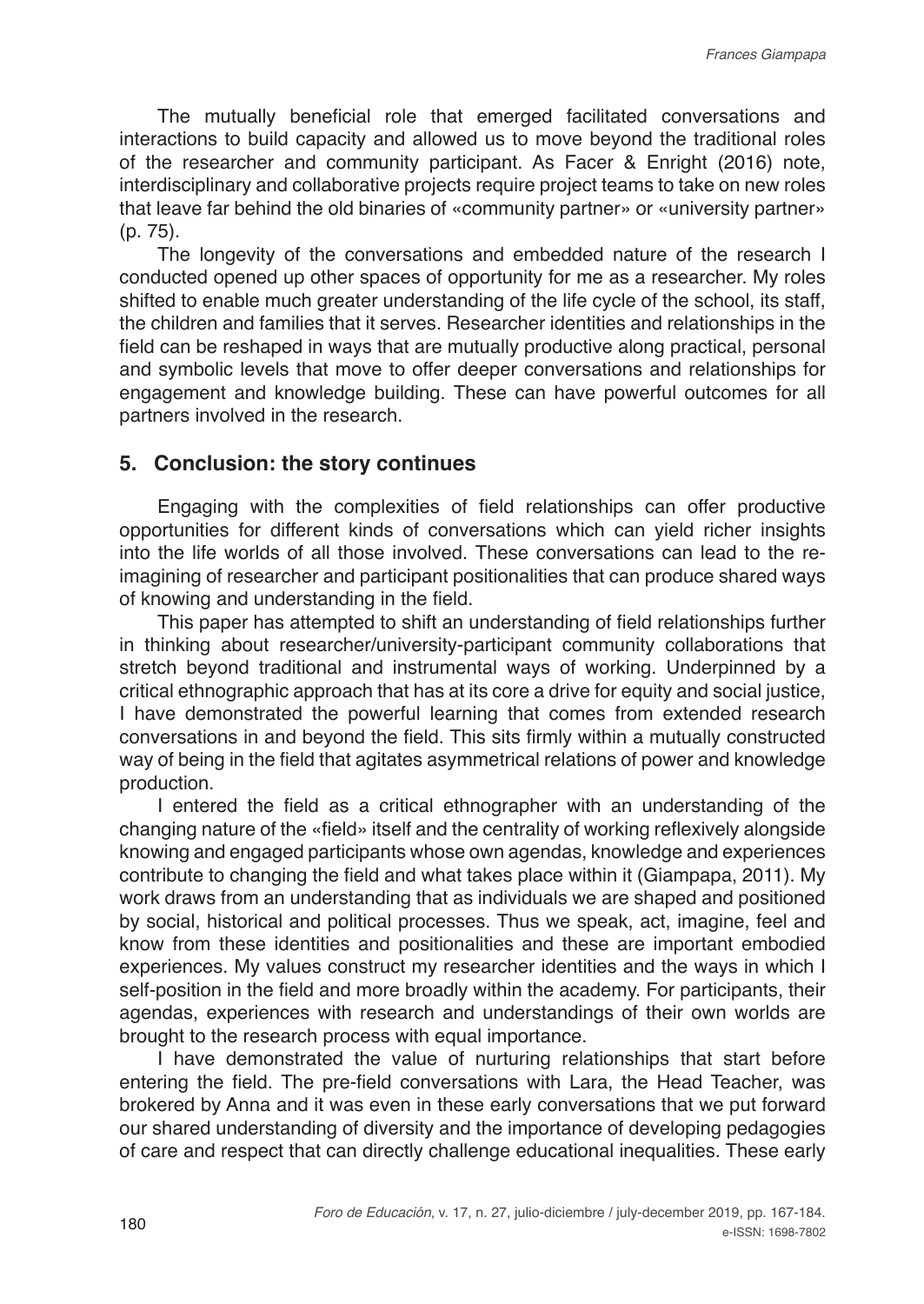conversations were important in negotiating trust and building reciprocity, which can take different forms as the research progresses but I believe needs to remain as a constant through the changing relationships in the field.

As I have shown, my shifting roles and identities were shaped by the changing relationships with Lara, the Head Teacher and produced new ways of understanding expertise, knowledge exchange and research. My identities shifted between expert, enabler and critical friend. I entered the field as the university researcher but progressively became a governor in the school, thus bringing me closer to the inner workings of the setting and allowing me into other types of conversations with a wider educational audience. This was initiated and was also empowered by Lara, who positioned me as a different type of researcher, that is, one would be bring additional expertise to the school and someone who would share, challenge and enable opportunities for collaborative knowledge production.

This meant working together to subvert traditional power relationships as «researcher/researched» to more collaborative forms of power that empowered and enabled each of us. For example, for Lara, it was about seeing with confidence their work as valuable research-engaged practice and to be able to bring their work with BAME/EAL children and families to the university spaces. For me, being embedded in the school community over an extended period time and being able to move freely within this setting both as a collaborative researcher and governor provided insights into the ebb and flow of this setting that wouldn't have been possible under other conditions. It was the co-learning that was produced from our relationship that made it possible to challenge and re-think our roles and allow for the continuing flow of knowledge produced through our conversations and actions.

These research conversations and engagements have outlived the time frame of the original research and have continued to shape my understanding of the pedagogical practices within the setting. These conversations have also been shaped by the macro level changes in the early year's educational landscape, not only on a national and regional level, but also by the changes in contemporary academic work. The important learning that has come from this relationship rests on the importance of «time» as a factor. As Facer & Enright (2016, p. 147) suggest:

> …collaborative research requires time. The development of personal relationships trust and exchange of expertise and knowledge…Time to talk informally, time to exchange ideas that may not lead anywhere immediately, time to really get to know each others' institutions, expertise, hidden passions, problems and histories. Time is what enables the slow development of understanding that creates the exchanges that enable the production of living knowledge.

Our relationship of mutual and equal trust, care and responsibility, as well as the building of «living knowledge» continues to evolve over time and needs to be nurtured through intellectual and emotional engagement. The re-definition of roles and identities in the field also facilitated a different way of exchanging ideas, coconstructing knowledge that Lara and I have built over the last ten years. This offers a potential entry point for a deeper level of understanding of the life of a community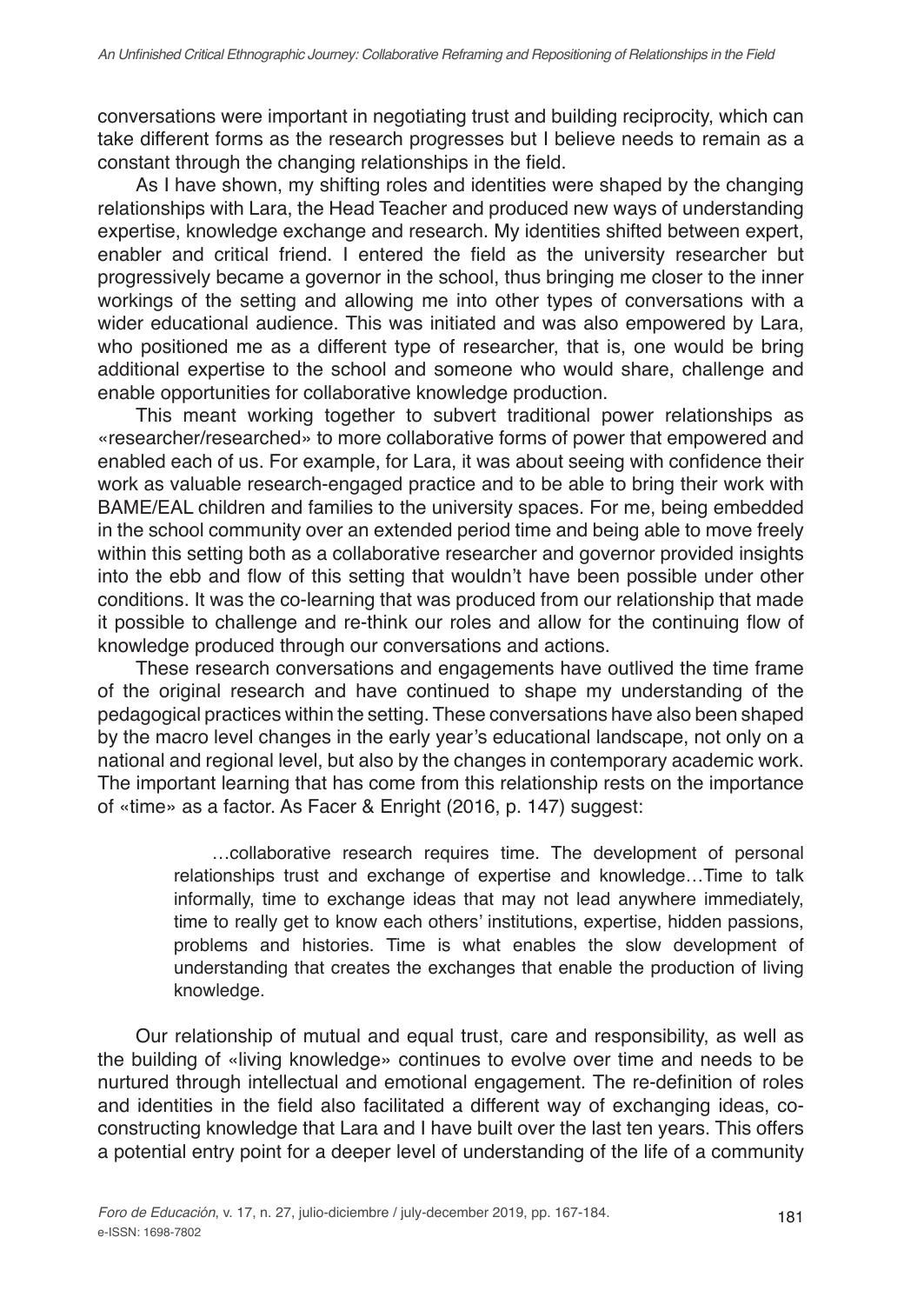setting and also the potential that can be unlocked in relationships that lead to new ways of thinking about research, about the roles of the university and what it means to do engaged and collaboratively driven research.

### **6. References**

- AHRC. (n.d.). *Impact Summary and Pathways to Impact Frequently Asked Questions*. https://ahrc.ukri.org/documents/fag/impact-summary-andpathways-to-impact-frequently-asked-questions-ahrc/
- Benneworth, P., Ćulum, B., Farnell, T., Kaiser, F., Seeber, M., Šćukanec, N.M., Vossensteyn, H., & Westerheijden, D. (2018). *Mapping and critical synthesis of current state-of-the-art on community engagement in higher education.* Zagreb: Institute for the Development of Education. Retrieved from https://ris.utwente.nl/ ws/portalfiles/portal/76357596/TEFCE\_Mapping\_Critical\_Synthesis.pdf
- Bezemer, J. (2015). Partnerships in Research: Doing Linguistic Ethnography with and for Practitioners. In Snell, J., Shaw, S., & Copland, F. (Eds.), *Linguistic Ethnography*. *Palgrave Advances in Language and Linguistics*. Palgrave Macmillan, London. doi: https://doi.org/10.1057/9781137035035\_11
- Brydon-Miller, M., & Maguire, P. (2009). Participatory action research: Contributions to the development of practitioner inquiry in education. *Educational Action Research, 17*(1), 79-93. doi: https://doi.org/10.1080/09650790802667469
- Byrd-Clark, J. S., & Dervin, F. (2014). Reflexivity in Language and Intercultural Education. New York: Routledge. doi: https://doi.org/10.1080/14708477.201 6.1190679
- Cagliari, M., Castagnetti, C., Rinaldi, C., Vecchi, V., & Moss, P. (Eds.). (2016). *Loris Malaguzzi and the Schools of Reggio Emilia*. New York: Routledge.
- Campbell, E., & Lassiter, L. (2010). From Collaborative Ethnography to Collaborative Pedagogy: Reflections on the other side of Middletown project and communityuniversity research partnerships. *Anthropology & Education Quarterly, 41*(4), 370-385. doi: 10.1111/j.1548-1492.2010.01098.x.
- Copland, F., & Creese, A. (2015). *Linguistic Ethnography: Collecting, analysing and presenting data*. London: Sage. doi: https://dx.doi.org/10.4135/9781473910607
- Creese, A., Takhi J. K., Blackledge, A. (2017). Researcher vignettes in team ethnography. In Martin-Jones, M., & Martin, D. (Eds.), *Researching multilingualism: Critical and ethnographic perspectives.* London: Routledge. doi:10.4324/9781315405346
- England, K. (1994). Getting personal: Reflexivity, positionality, and feminist research. *The Professional Geographer*, *46*(1), 80-89. doi: https://doi.org/10.1111/j.0033- 0124.1994.00080.x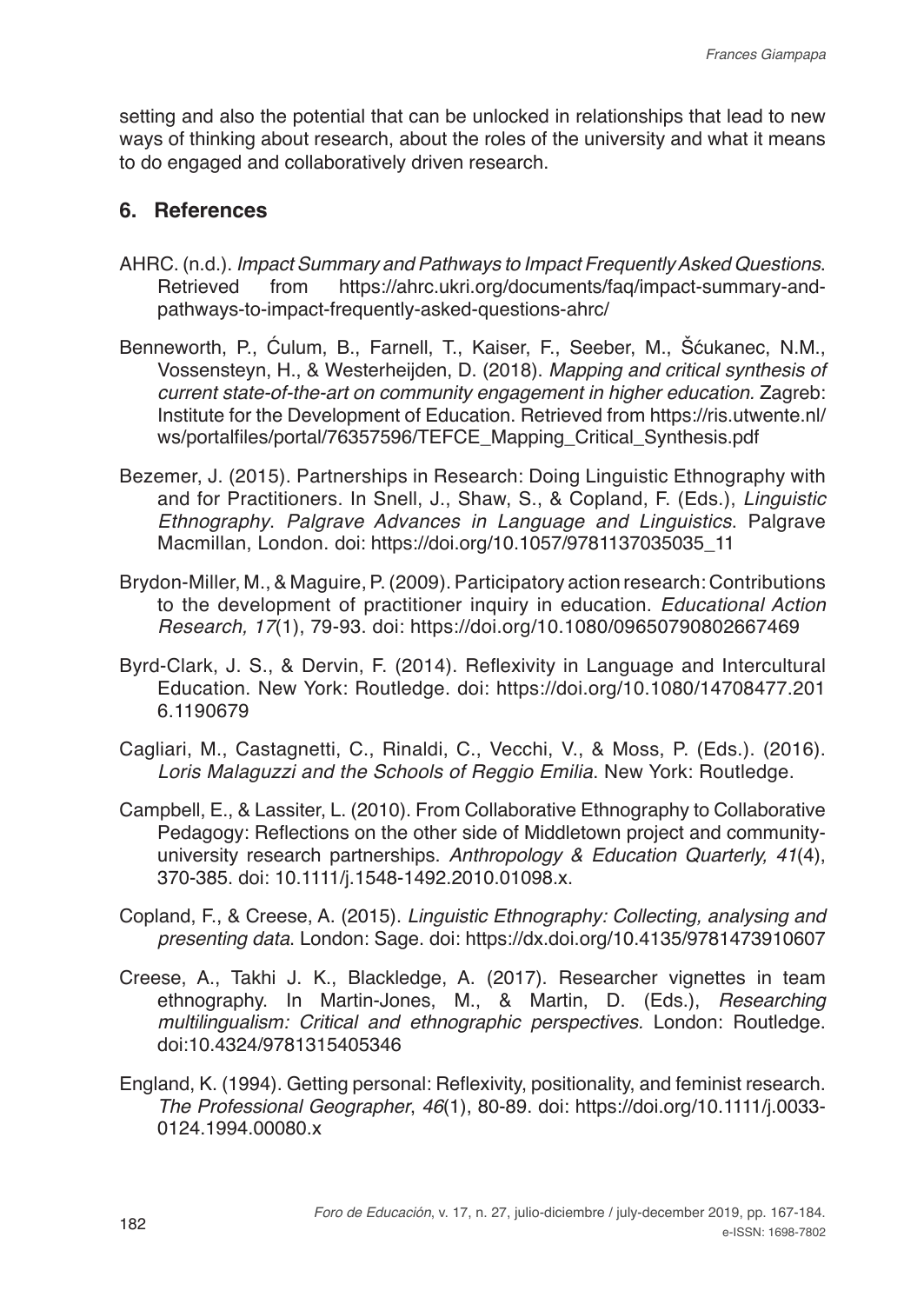- Enright, B., & Facer, K. (2017). Developing reflexive identities through collaborative, interdisciplinary and precarious work: The experience of early career researchers. *Globalisation, Societies and Education, 15*(5), 621-634. doi: https://doi.org/10.1 080/14767724.2016.1199319
- Facer, K., & Enright, B. (2016). *Creating living knowledge: The Connected Communities Programme, community-university relationships and the participatory turn in the production of knowledge*. University of Bristol and the AHRC Connected Communities Programme. Retrieved from https://connected-communities.org/ index.php/project\_resources/creating-living-knowledge-report/
- Giampapa, F. (2010). Multiliteracies, pedagogy and identities: Teacher and student voices from a Toronto elementary school. *Canadian Journal of Education/Revue*  Canadienne de l'éducation, 33(2), 407-431.
- Giampapa, F. (2011). The politics of «being and becoming» as researcher: Identity, language and power in mutlingual research settings*. Journal of Language, identity, and education, 10*(3), 127-131. doi: https://doi.org/10.1080/15348458 .2011.585304
- Giampapa, F. (2016). The politics of researcher identities: Opportunities and challenges in identities research. In Preece, S. (Eds.), *The Routledge Handbook of Language and Identity* (pp. 289-303)*.* London: Routledge.
- Giampapa, F., & Lamoureux, S. (Eds.). (2011). Voices from the field: Identity, language and power in multilingual research settings. *Journal of Language, identity and education*, *10*(3 special issue). doi: https://doi.org/10.1080/15348 458.2011.585301
- Goffman, E. (1989). On Fieldwork. *Journal of Contemporary Ethnography*, *18*(2), 123-132. doi: https://doi.org/10.1177/089124189018002001
- Henry, M. (2003). «Where are you really from?»: Representation, identity and power in the fieldwork experiences of a South Asian diasporic. *Qualitative Research*, 3(2), 229-242. https://doi.org/10.1177/14687941030032005
- Hornberger, N. (2006). Negotiating methodological rich points in applied linguistics research: An ethnographer's view. In Chalhoub-Deville, M., Chapelle, C., & Duff, P. (Eds.), *Inference and generalizability in applied linguistics: Multiple perspectives* (pp. 221-240). Amsterdam, the Netherlands: John Benjamins. doi: https://doi.org/10.1075/lllt.12
- Huot, S. (2018). Co-constructing the field for a critical ethnography of immigrants' experiences in a Canadian Francophone minority community. *Qualitative Research*, *19*(3), 340-355. doi: https://doi.org/10.1177/1468794118769785
- Lassiter, L. E. (2005). *The Chicago Guide to Collaborative Ethnography.* Chicago: University of Chicago Press.